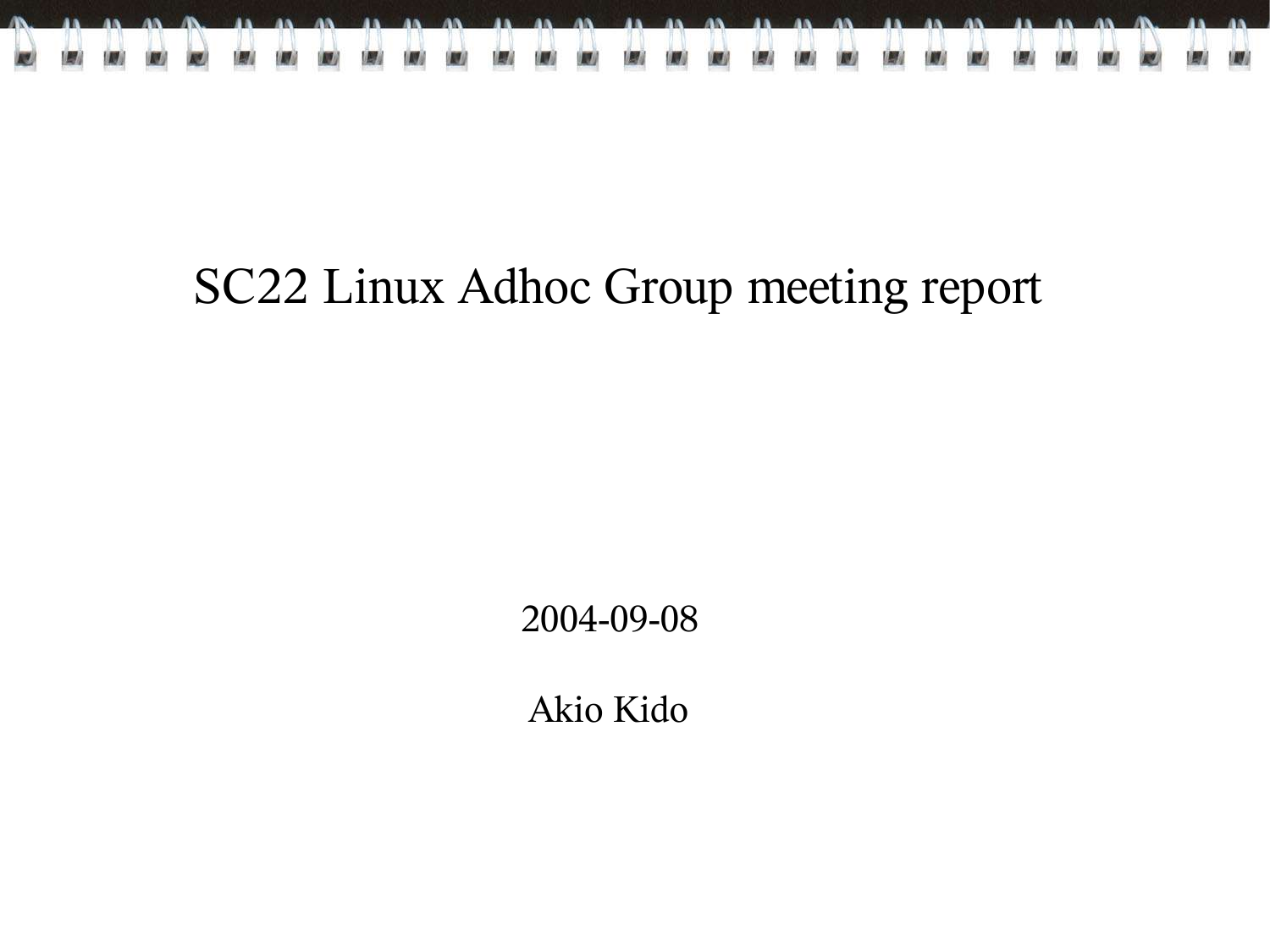# Expected schedule PAS Transposition

- FSG will submit the proposed specification with an explanatory report in which the maintenance process proposed by FSG is documented by the end of October.
- It is expected that JTC 1 will assign SC22 as the responsible SC for the PAS with the establishment of a project. From that point, SC22 can officially work on the project.
- SC22 Secretariat will appoint a project editor and a convener of ballot resolution meeting as soon as possible, and inform SC22 Nbs of the appointments with a plan for the ballot resolution.
- The PAS Ballot will be initiated by JTC 1, before January  $1^{st}$ , and enter into the 6 months ballot period. During the ballot period, discussion on the PAS specification and explanatory report are prohibited.
- NBs can submit both technical comments to the proposed specification and procedural comments to the explanatory report as PAS ballot comments.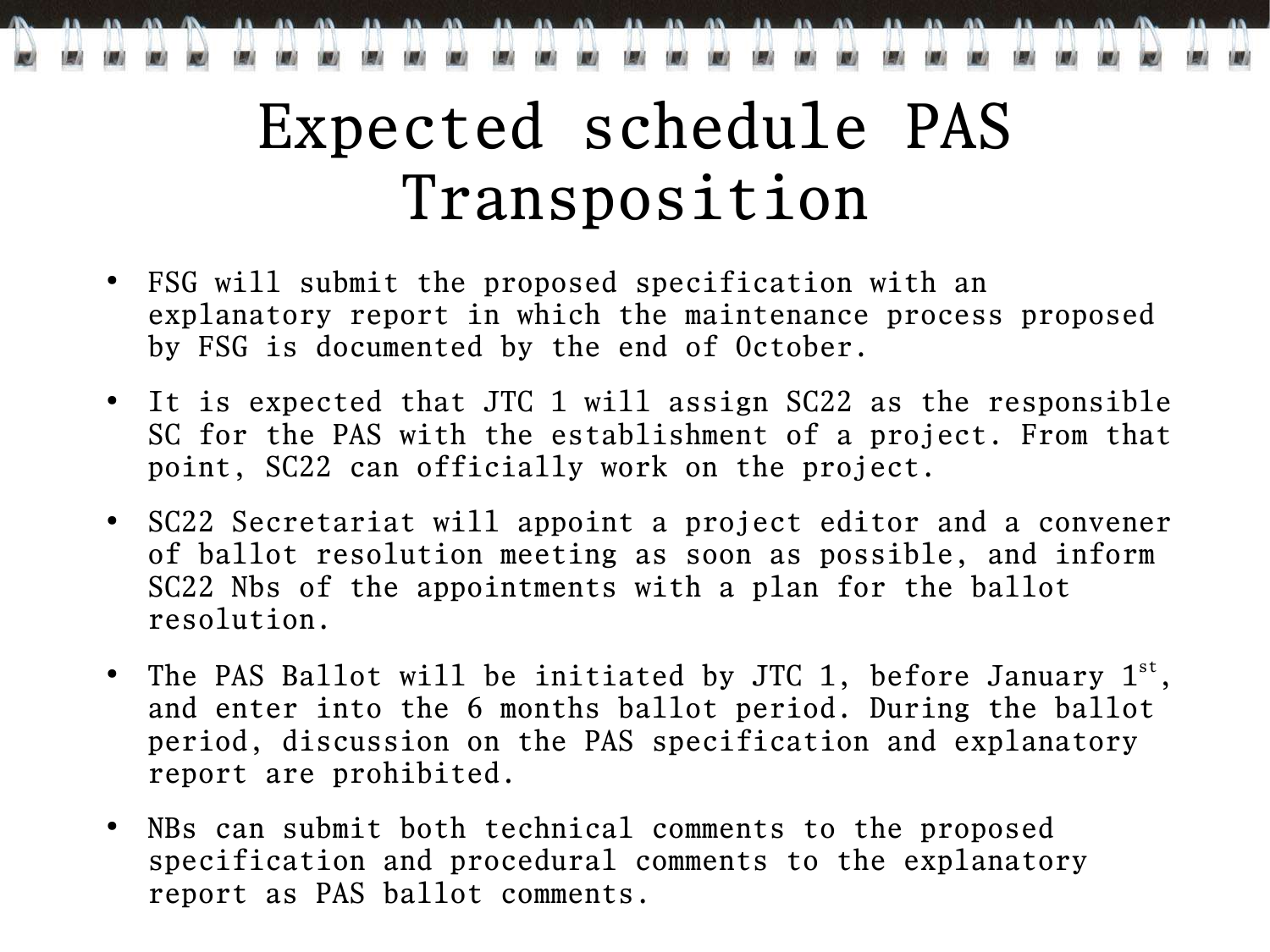## Expected schedule PAS Transposition

- After the close of the PAS ballot, SC22 will complete the ballot resolution within 3 months.
	- Distribution of ballot comments by our secretariat will require a few weeks.
	- Depending on the volume of comments, preparation of proposed disposition of comments by project editor will require up to 6 weeks.
	- After the project editor provides the proposed disposition of comments report and distributes it to the participants of ballot resolution meeting, the ballot resolution meeting can be held.
- Both the technical issues and the procedural issues will be discussed in the ballot resolution meeting.
- As the result of ballot resolution meeting, once the proposed PAS meets with the PAS transposition criteria, SC has the responsibility for maintenance of the IS. Following the JTC 1 Directives, SC22 needs to establish a process with FSG in the manner that avoids possible divergence between the IS and FSG standards.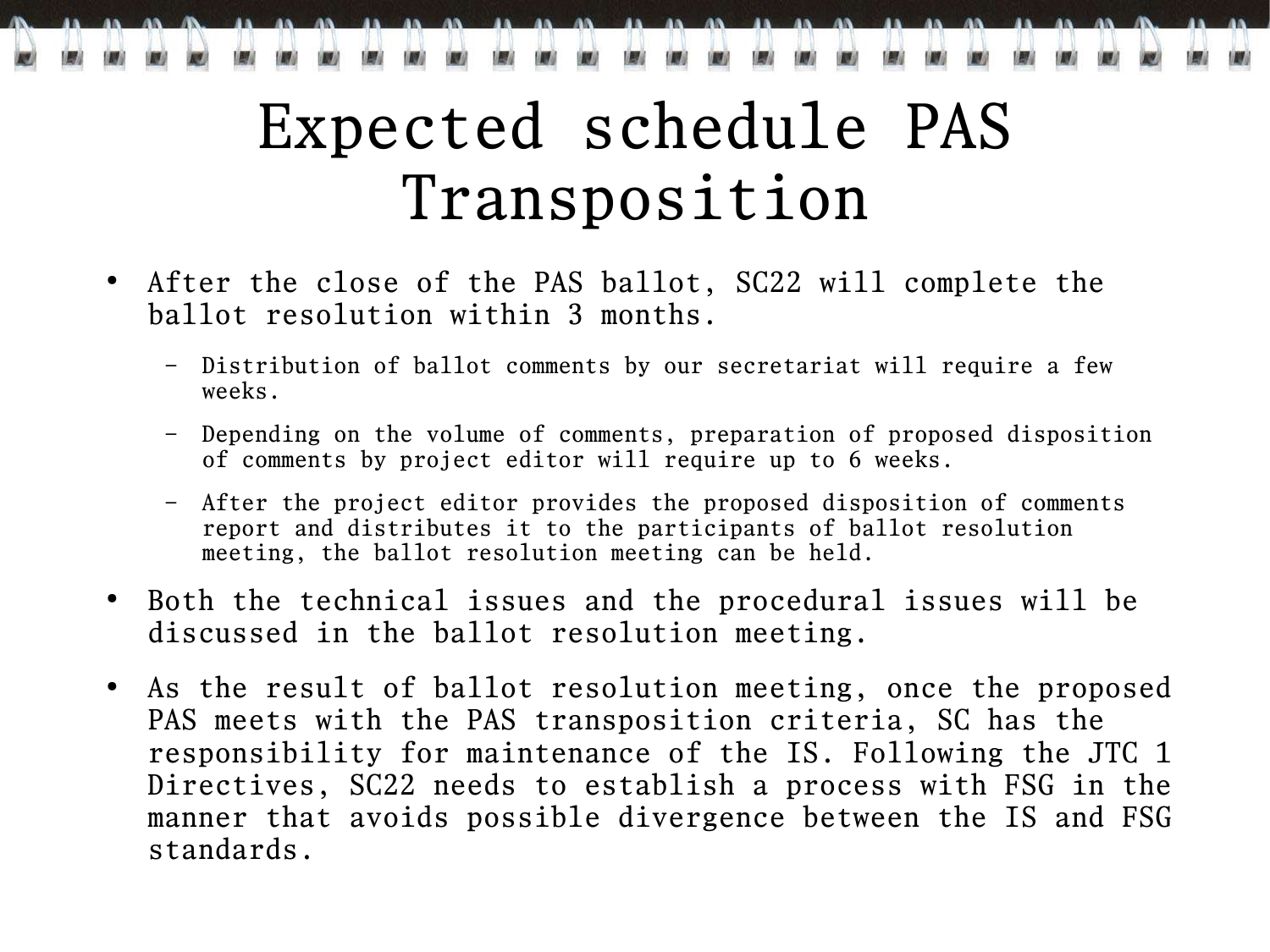

## Topics discussed

- How can we effectively run the project on the differences between POSIX (ISO/IEC 9945) and ISO Linux?
- How can we involve SC22 NB experts in Linux standardization activities by FSG, from an early stage?
- How to maintain the motivation of NB experts in the Linux standardization work?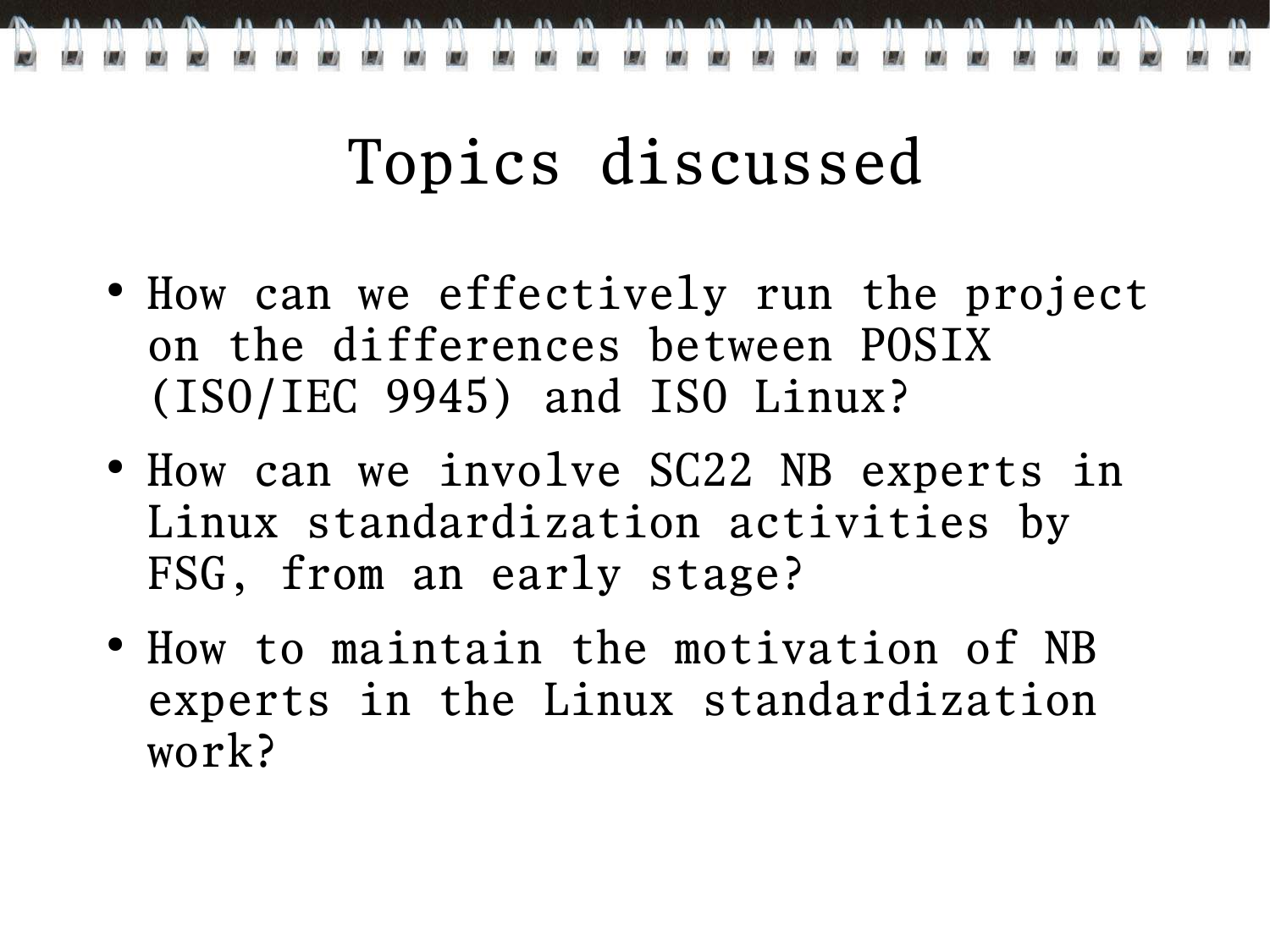### Proposed resolutions

- (Register this adhoc group report as a SC22 N document) SC22 notes the Linux Adhoc Group report N xxxxx.
- ISO/IEC JTC 1/SC22 instructs its secretariat to communicate closely with the JTC 1 secretariat, in order to ensure that the ballot resolution is complete by the next SC22 plenary.
- ISO/IEC JTC 1/SC 22 requests the project editor for the Technical Report on Differences between POSIX and LSB to make available a draft of the report based on LSB 2.0.1 before the commencement of the PAS transposition ballot on the LSB-Core document.